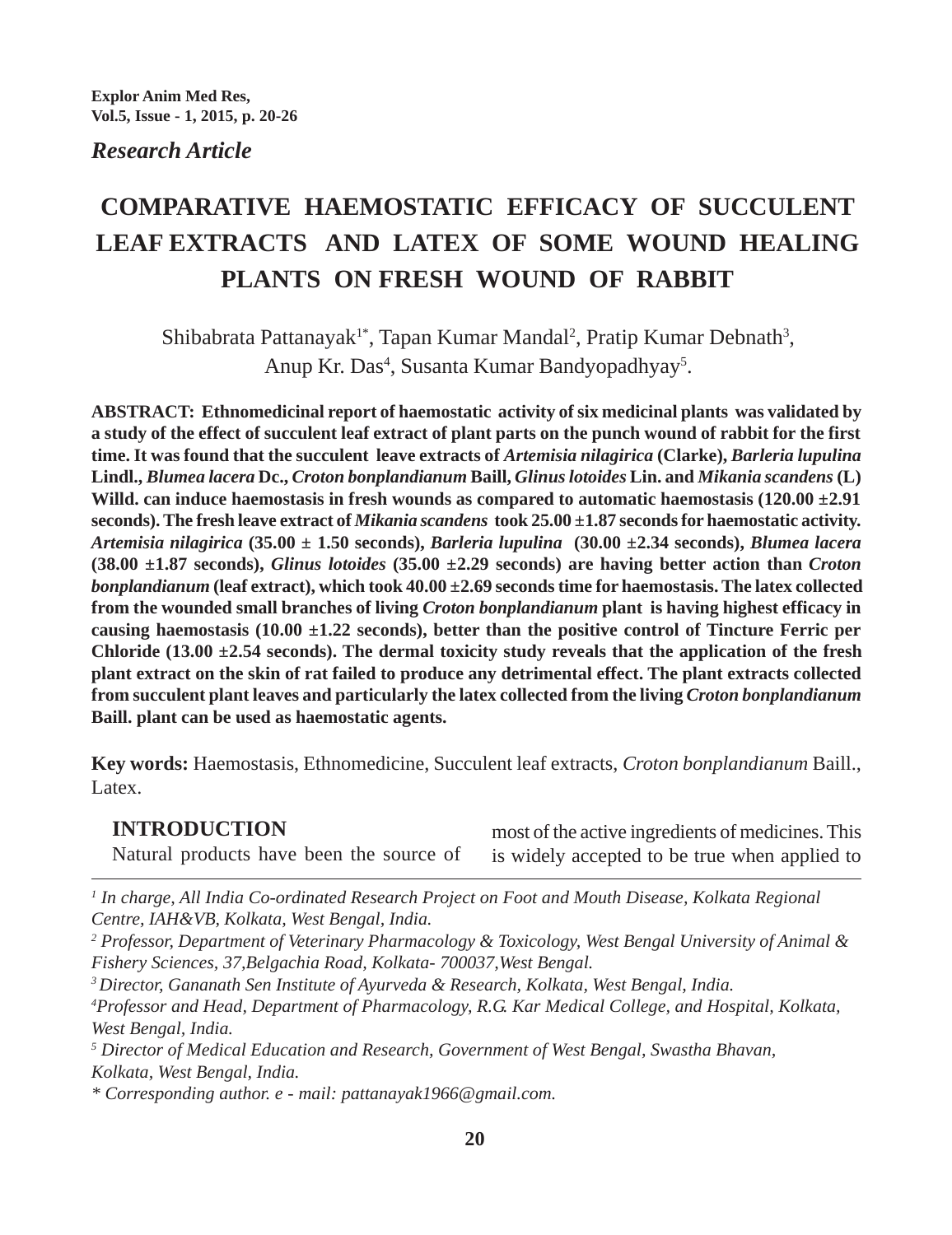drug discovery in 'olden times'. More than 80% of drug substances were natural products or inspired by a natural compound (Sneder 1996). Comparisons of the information presented on sources of new drugs from 1981 to 2007 indicate that almost half of the drugs approved since 1994 are based on natural products (Newman and Cragg 2007; Butler 2008).

For drug discovery from medicinal plants, studies are performed to validate the reported medicinal property of plants. Generally the plant parts were collected, dried and preserved. Then methanolic, ethanolic, acetone, aqueous etc. extracts of the preserved plant parts were made and stored at different manner. Then these were tested for their reported medicinal use *in vitro* or among *in vivo* animal models, either in that form or in semi-purified or purified form after identification of active principles (Pattanayak *et al.,* 2013). But the ethnic and other rural people traditionally use the plants in its crude, fresh form in most of the time. It was argued that the concept of contemporary research on dry plant parts have the limitation of loss of many aromatic and other phytochemicals present in the living plant, which may have very important role when used together (Pattanayak *et al.,* 2013).

A total of six medicinal plants used for wound healing were selected on the basis of published literature to evaluate the haemostatic activity of the plant extracts collected from the succulent plant parts taken from the living plants.

# **MATERIALS AND METHODS The plants**

1.*Artemisia nilagirica* (C. B. Clarke) Pamp. (F. Compositae/Asteraceae).

 Name: Bengali- Nakdana,Damanaka. Hindi-Nagdona, English-Indian worm wood.

Collected from : Goas, Murshidabad.

Uses: The plant possesses antiseptic property (Chopra *et al.,* 1982), fresh leaf extract is used to check nasal bleeding of children and also used in domestic animals (Pattanayak *et al.,* 2012).

2. *Barleria lupulina* Lindl. (F: Acanthaceae) Name:Bengali-Vishalyakarani. English-Hophead, Philippine violet.

Collected from : Saratpalli, Belda, Paschim Medinipur.

Uses: The juice of leaves of this plant is used to stop instant bleeding. It is also used to cure all types of wound and ulcers, both fresh and old (Pattanayak *et al.,* 2012) and is having antibacterial effect (Pattanayak *et al.,* 2014).The plant is externally used as an anti-inflammatory against insect bites, snake bites, herpes simplex, herpes zoster and varicella zoster virus lesions and it also has a diuretic effect and anti-amoebic activities (Kanchanapoom *et al*., 2001, Lans *et al*., 2001, Sawangjaroen *et al*., 2006). The methanolic extract of this plant is having antiulcer activity (Suba *et al.,* 2004).

 3. *Blumea lacera* (Burm. f.) DC. (F: Compositae/Asteraceae).

Name: Bengali-Kuksima/Kukursunga, Hindi-Kukkurbanda. English – Blume.

Collected from : Ramchandrapur, Purba Medinipur.

Uses: Leaf used in cuts and wounds (Gupta *et al.,* 2010). Plant is used to cure wounds of animals. The juice of the whole plant (including the root) is applied regularly on large-sized wound after slight heating 2-3 times daily to cure wounds and to protect the animal from development of problems like tetanus and gangrene (Pattanayak *et al.,* 2012).

4. *Croton bonplandianum* Baill. (F: Euphorbiaceae).

Name: Bengali-Bana-tulasi. Hindi – Jungle tulsi. English – Three-leaved caper.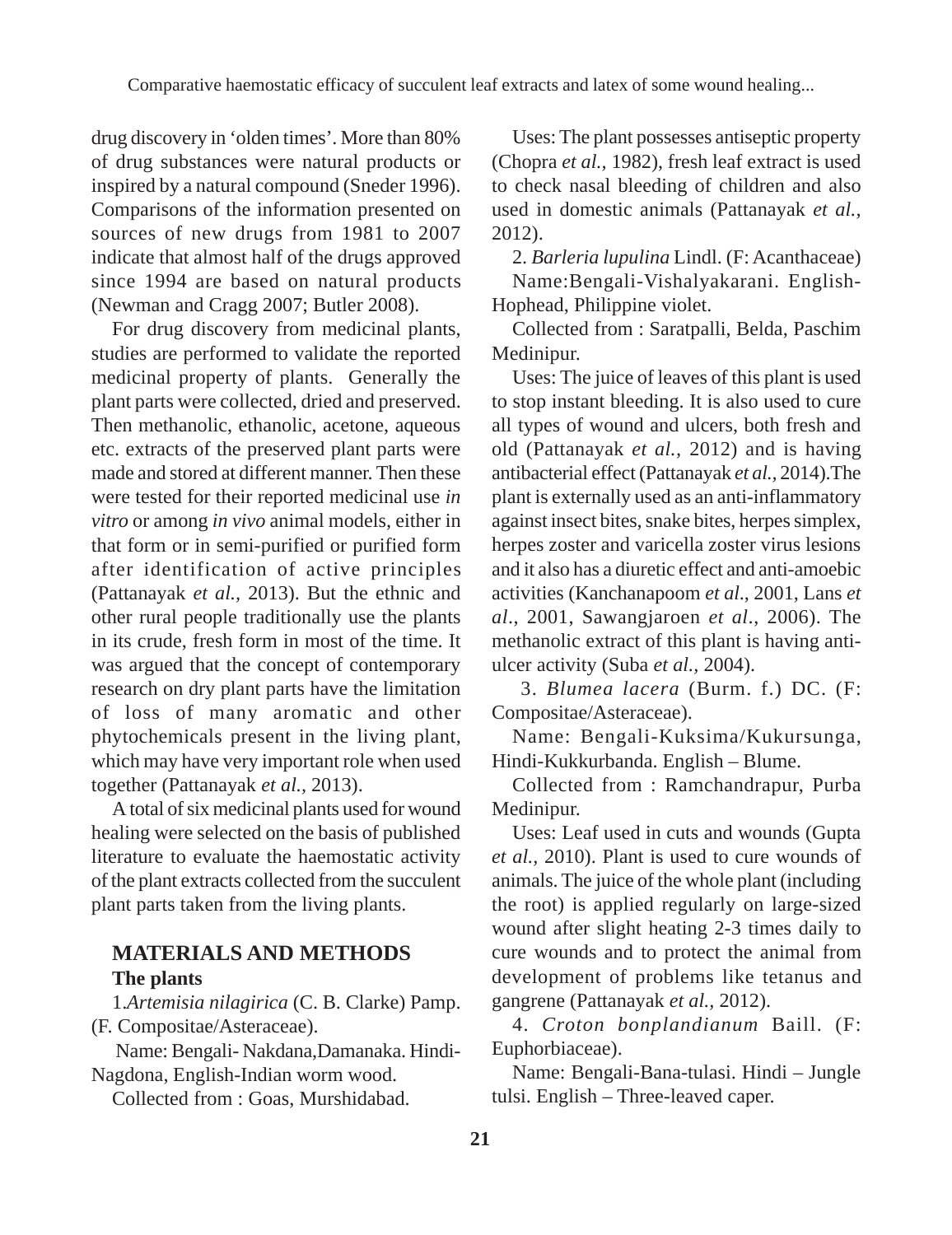Collected from : Madhyahinghli, Mahisadal.

Uses: It is a healing plant (Parrotta 2001). The leaves of the plant is used for controlling high blood pressure, skin diseases and cut and wounds (Jeeshna *et al.,* 2010). The oozing out fresh latex of the plant is used to check bleeding from all types of fresh wound (Pattanayak *et al.,* 2012).

5. *Glinus oppositifolius* (L.) Aug. DC.(F: Molluginaceae)

Name: Bengali-Gimesag/Duserasag, Hindi – Jima. English – Indian Chickweed, Bitter leaf.

Collected from : Projabarh, Purba Medinipur .Uses : Poultice of leaves is applied on wound and inflammation (Qureshi *et al.,* 2010).The leaf extract is applied on wounds to check bleeding and to cure the wound quickly. The applied quantity is according to the requirement (Pattanayak *et al.,* 2012).

6. *Mikania scandens* (L.) Willd. (F: Asteraceae)

Name: Bengali-Banchhalata/Taralata, English-Climbing hempweed.

Collected from : Ramchandrapur, Purba Medinipur.

Uses : The leaf paste and leaf juice is used in wound and bruises (Nawaz *et al.,* 2009). Juice of fresh leaves is used as haemostatic agent on fresh wounds in West Bengal, India (Pattanayak *et al.,* 2012).Aqueous leaf extracts of this plant have been used in folk medicine to treat stomach ulcers (Dey *et al.,* 2011). The extract of succulent leaves of this plant is having antimicrobial and wound healing property in punch wound of rabbit (Pattanayak *et al*, 2015).

#### **Collection of plant material**

After identification of the plants by taxonomist, the plant parts were collected during the month of September- October, 2013.

## **Preparation of fresh extract of the plant parts**

 As the rural people use plant parts as a paste on the affected body parts most of the time for wound healing, almost the same procedure was followed during the extraction of fresh plant extracts from the plant parts. Only the rough portion of the plant parts was excluded. Hundred grams of the clean, washed leaves of six plants [*Artemisia nilagirica* (Clarke), *Barleria lupulina* Lindl, *Blumea lacera* Dc., *Croton bonplandianum* Baill., *Glinus oppositifolius* (L.) Aug. DC., *Mikania scandens* (L) Willd.] were taken and rubbed slightly individually with wet cotton to remove adhered dust particles. Then those were air dried for a few minutes and paste of the plant material (leaves) were made by pestle and mortar and afterwards the material were filtered by three layers of clean, white cotton cloth, centrifuged at 1000 rpm for 10 minutes and stored in airtight bottles as small aliquots at  $4^{\circ}$ C for two hours and then at  $-20^{\circ}$ C for further use.

## **Preparation of latex of** *Croton bonplandianum* **Baill.**

 The oozing out latex of the plant was directly collected after breaking the small branches of the plant. Then it was stored at  $-20^{\circ}$ C as small aliquots.

#### **Preparation of animal for the study**

The present study was performed with permission of Institutional Ethics Committee for use of animals in the experiment.

**Animals:** New Zealand variety Rabbit of both sexes housed in laboratory conditions.

A total of 12 animals of both sexes within the age group of 12-18 months were taken for the study. Three wounds were created on each the side of backbone mark. A total of  $12x6 = 72$ wounds were created for the study. Eight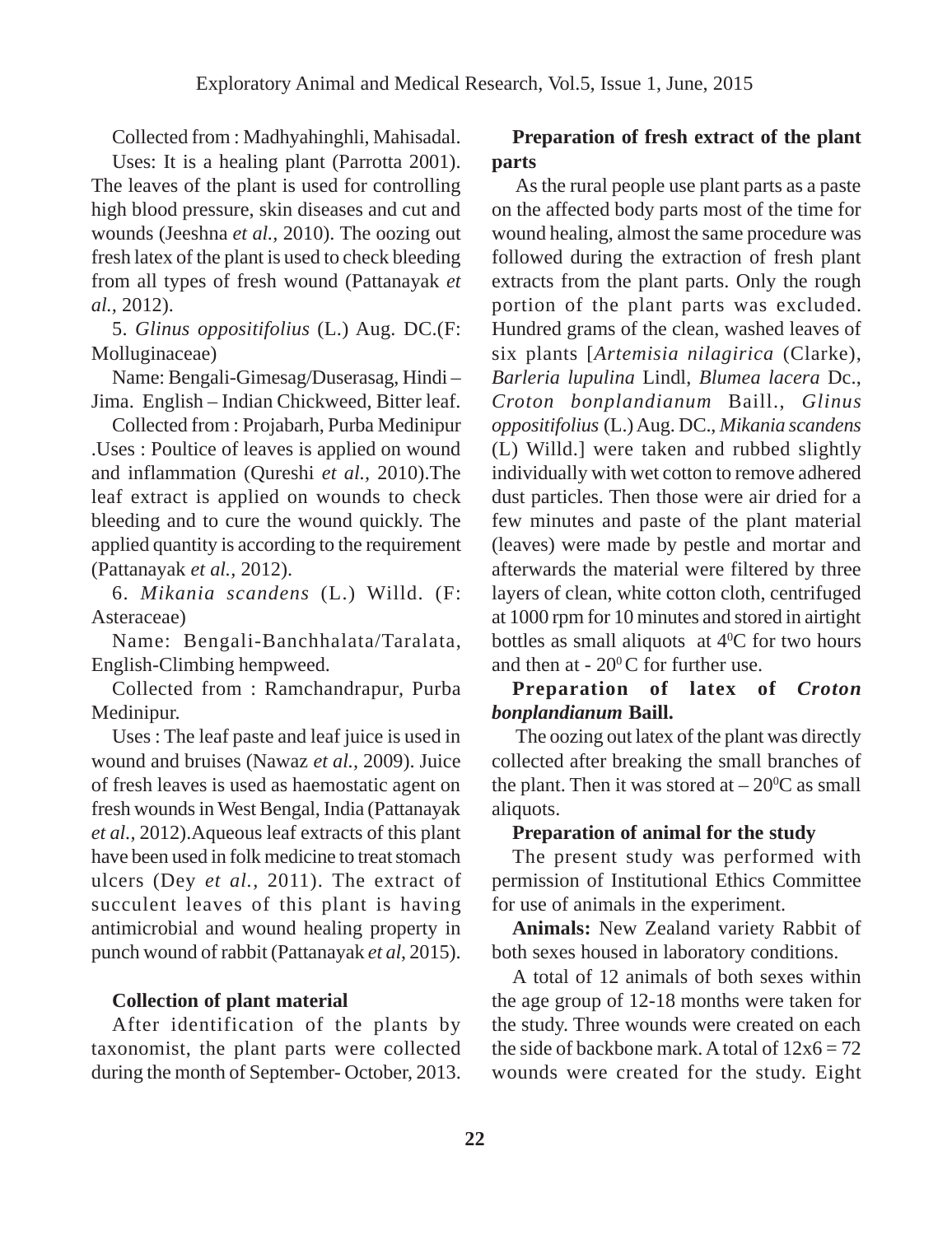wounds were used for each of the nine parameters (six plant extracts, one latex, one positive control of Tincture Ferric per Chloride and one parameter for automatic haemostasis). Each plant extract as well as the controls were tested in four animals. One wound at each side of the backbone of four rabbits were treated with one plant extract. So, rabbit no. 1 to 4 were used for plant extract of serial no. 1 to 3. Likewise, next four rabbits were used plant extract of serial no. 4 to 6. Another four rabbits were used for plant extract no. 7 and two controls.

## **Procedure of haemostatic efficacy study**

The rabbits were anesthetized by intramuscular injection of Xylazine (10 mg/kg body weight) and Ketamin (40 mg/ kg body weight). The hair of the animals was removed carefully with blade.

Then Punch wounds were prepared in anaesthetized clean animals by an 8 mm. diameter skin biopsy punch  $[Acu$  Punch<sup>R</sup> of Acuderm Inc (U.S.A.)] on either side of the backbone mark.

After creation of each wound, three drops of fresh extract of leaves of the plants under study, the latex of *Croton bonplandianum* Baill. and Tincture Ferric per Chloride, the positive control was added on it as per the protocol. Some wounds were not added with any medicine to observe the time required for automatic haemostasis. The wounds were observed under magnifying glass (75 mm) to note the time interval of stoppage of bleeding and increase of total volume of liquid on the wound surface.

# **Dermal toxicity study**

The toxicity study of the fresh plant extract was performed as per the standard protocol (OECD guideline, 1987).

Adult male Rats, weighing between 150 - 200 grams were taken for the study. Five rats were taken in each group of eight groups used for seven types of fresh extract and one control group kept without medicine. They were kept 7 days in the animal house for acclimatization. The temperature of the animal house was kept between  $22^{\circ}$ C to  $25^{\circ}$ C. The animals were kept in light for 12 hours daily. Common rat diet of the animal house and unlimited supply of water was provided for the animals.

## **Test Procedure**

For restraining of the animals, injection of Ketamine @ 50 mg/Kg body weight and Xylazine @ 8 mg/kg body weight intramuscularly given before starting experiment. The fur of the rats was removed by VEET<sup>R</sup> [Rackitt Benckiser (India) Limited] ointment application before the experiment. The body parts were washed by distilled water thoroughly after removal of hairs. More than 10% of the body part of the test animals was made hair free by that process.

For testing of possible toxic effect of the plant extracts, the fresh plant extract was used as such, undiluted. The animals were treated with fresh plant extracts on the skin surface and these were kept in close contact with the skin with a porous gauze dressing and non irritating tape for 24 hours. The fresh extracts were changed daily for 14 days. Regular observation of the skin of the rats under test was performed with the help of a magnifying glass to observe any type of abnormality of the skin structure like appearance of any reddish spot, pimples, edematous swelling etc.

## **RESULT AND DISCUSSION**

Haemostasis is one of the factors related with wound healing. The haemostatic efficacy study of the plant extracts collected from living plant on rabbit is reported for the first time here. So, no data of previous reporting is available for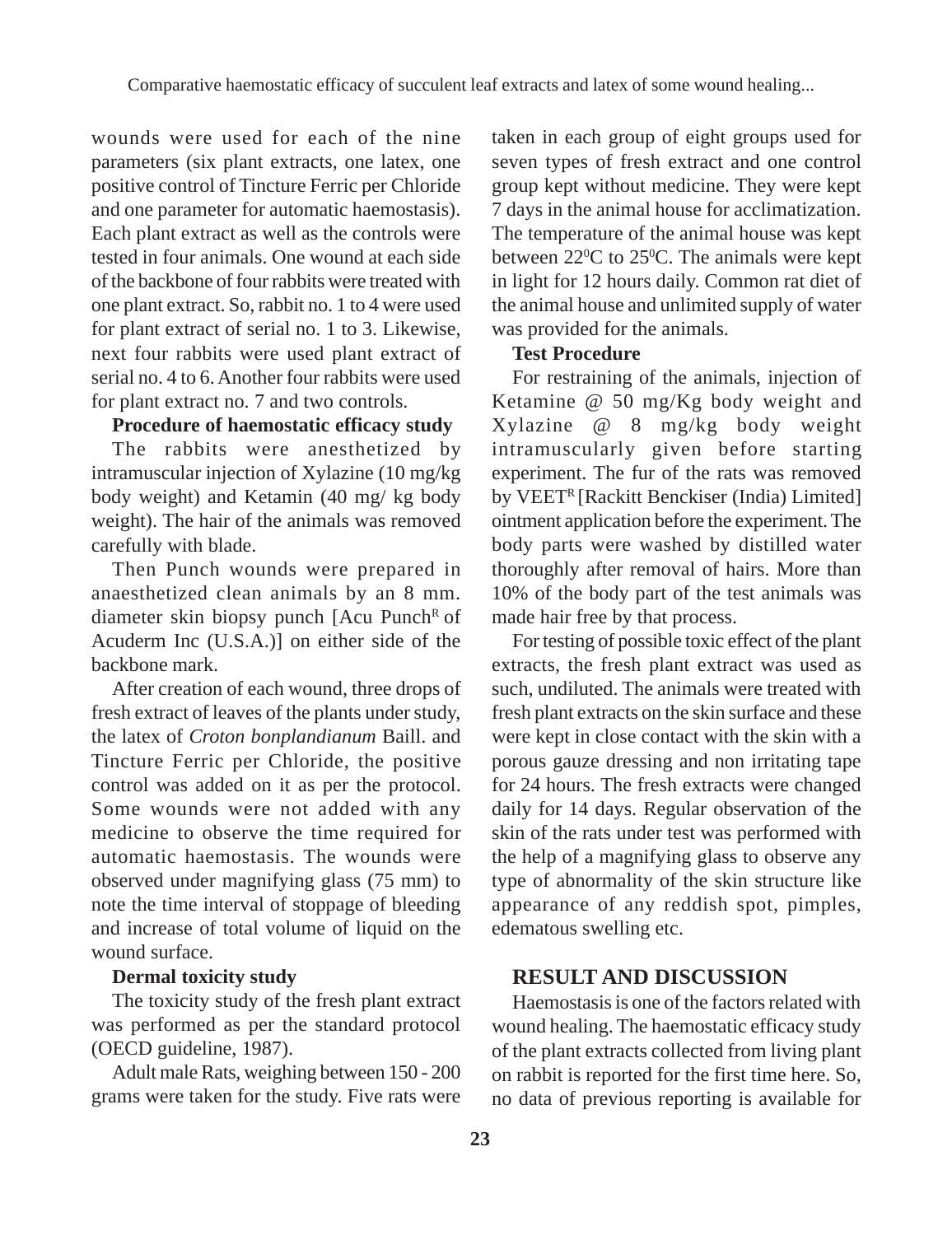comparison. It was found that among the fresh extract and latex tested, the latex collected from the plant *Croton bonplandianum* Baill. is having highest activity in checking of blood loss (10 seconds) from the fresh wound followed by the positive control of Tincture Ferric Per Chloride (13 seconds). The fresh leave extract of *Mikania scandens* (L) Willd. took some more time (25 seconds) for haemostatic activity. Extracts collected from other four plants showed better activity of haemostasis as compared to automatic haemostasis. *Artemisia nilagirica* (Clarke) (35 seconds), *Barleria lupulina* Lindl. (30 seconds), *Blumea lacera* Dc. (38 seconds), *Glinus lotoides* Lin. ( 35 seconds) are having better activity than the effect of *Croton bonplandianum* Baill (leaf extract), which took 40 second time for haemostasis (Table 1).

The results of dermal toxicity study reveal that the application of the fresh plant extract on the skin of rat failed to produce any detrimental effect, either externally or internally.

Haemostasis is a process which causes bleeding to stop. It is the first stage of the process of healing of wound. This involves changing of the form of blood from liquid to gel. Intact blood vessels are central to moderating blood's tendency for clotting. The cells of intact vessels prevent blood clotting with a heparin-like molecule and thrombomodulin and prevent platelet aggregation with nitric oxide and prostacyclin. When endothelial injury occurs, the endothelial cells stop secretion of coagulation and aggregation inhibitors and instead secrete von willebrand factor which initiate the maintenance of haemostasis after injury. Haemostasis has three major steps: a) vasoconstriction, b) temporary blockage of a break by a platelet plug, and c) blood coagulation, or formation of a fibrin clot. These processes seal the hole until tissues are repaired (Wikipedia 2015). So, the possible mechanism of action of the plant extracts might be due to the effects created on these steps.

In many previous studies, the aqueous,

| Sl. No. | <b>Plant name</b>                            | <b>Bleeding time after</b><br>addition of fresh extract<br>(seconds)<br>(Mean $\pm$ SE) |
|---------|----------------------------------------------|-----------------------------------------------------------------------------------------|
| 1.      | Artemisia nilagirica (Clarke).               | $35.00 \pm 1.50$                                                                        |
| 2.      | Barleria lupulina Lindl.                     | $30.00 \pm 2.34$                                                                        |
| 3.      | <i>Blumea lacera</i> Dc.                     | $38.00 \pm 1.87$                                                                        |
| 4.      | Croton bonplandianum Baill. (leaf extract)   | $40.00 \pm 2.69$                                                                        |
| 5.      | Croton bonplandianum Baill. (latex)          | $10.00 \pm 1.22$                                                                        |
| 6.      | Glinus oppositifolius (L.) Aug. DC.          | $35.00 \pm 2.29$                                                                        |
| 7       | Mikania scandens (L) Willd.                  | $25.00 \pm 1.87$                                                                        |
| 8.      | Control (without any medicine/test medicine) | $120.00 \pm 2.91$                                                                       |
| 9.      | Tr. Ferri. Per Chlor. (standard drug)        | $13.00 \pm 2.54$                                                                        |

**Table1. Haemostatic efficacy of fresh plant extracts in wound of rabbit (n = 8).**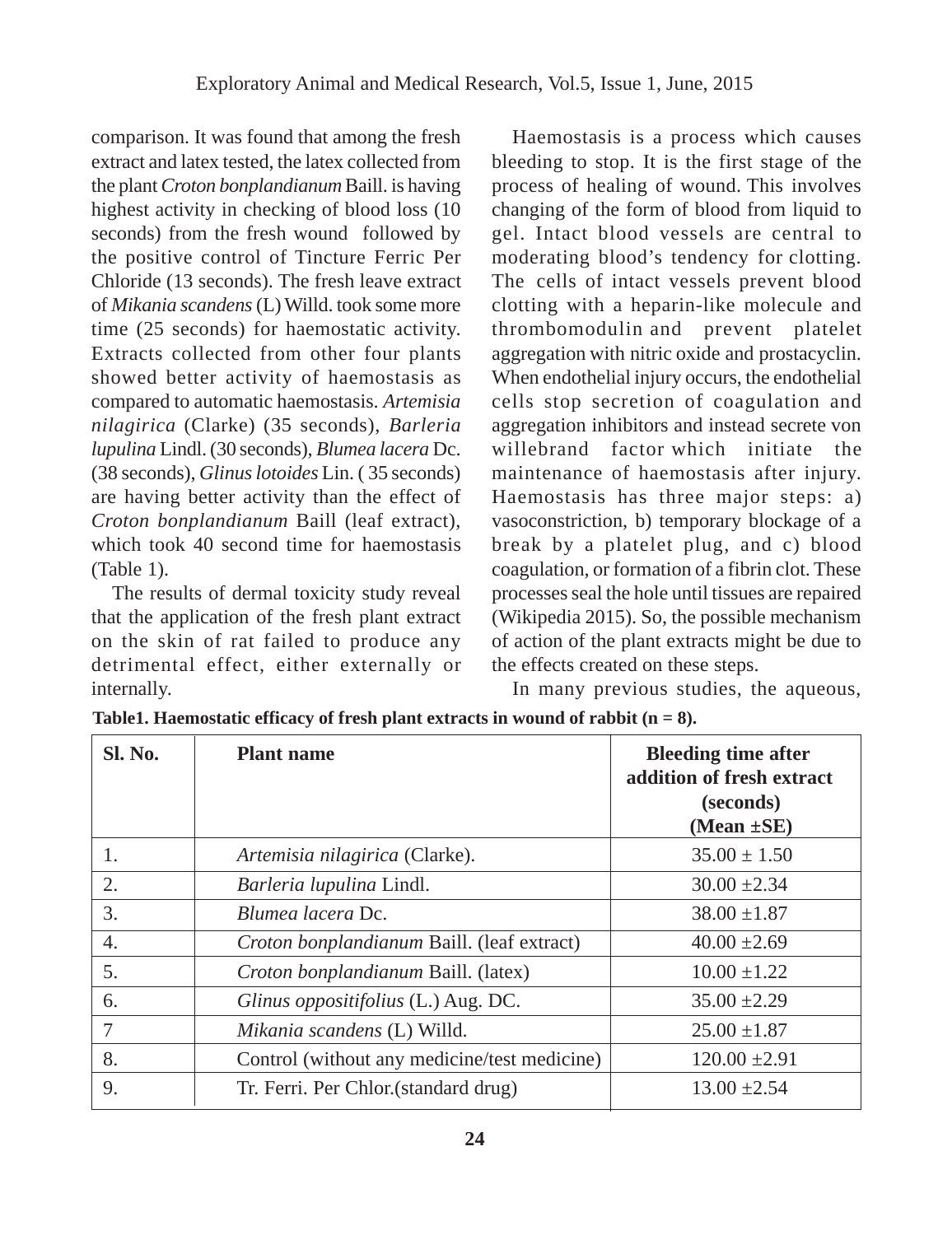alcoholic and petroleum ether (Mehta *et al.*, 2013), hydro alcoholic extracts (Dandjesso *et al*., 2012) of some dry plant parts were tested *in vitro* to validate the reported haemostatic effect of some other plant parts. *In vivo* validation report of plant extracts as haemostatic agent on rabbit wound is scarce.

## **CONCLUSION**

The live plant leave extracts of *Artemisia nilagirica* (Clarke), *Barleria lupulina* Lindl., *Blumea lacera* Dc., *Croton bonplandianum* Baill, *Glinus lotoides* Lin. and *Mikania scandens* (L) Willd. can induce haemostasis in fresh wounds of rabbits. The latex collected from the wounded small branches of living plant of *Croton bonplandianum* Baill. is having highest activity of causing haemostasis than all the leaf extracts and control.

#### **ACKNOWLEDGEMENT**

 Authors are thankful to the Hon'ble Vice-Chancellor, The West Bengal University of Health Sciences, for providing necessary facilities for studies related with this article. Authors are also thankful to Prof. D. Maity, Taxonomy and Biosystematics Laboratory, Department of Botany, University of Calcutta, 35, Ballygunge Circular Road, Kolkata – 700 019, West Bengal, India for his assistance in the work of taxonomical identification of the research plant.

### **REFERENCE**

Butler MS (2008) Natural products to drugs: natural product-derived compounds in clinical trials. Nat. Prod. Rep. 25: 475–516. Cited in: Harvey AL (2008) Natural Products in drug discovery. Drug discovery today 13(18,19) : 895-901.

Chopra RN, Chopra IC, Handa KL Kapur LD (1982) Indigenous drugs of India. Academic Publishers. Calcutta and New Delhi. 67-72.

Dandjesso C , Klotoé JR, Dougnon TV, Sègbo J, Atègbo JM , Gbaguid F , Fah L, Fanou B, Loko F, K Dramane (2012) Phytochemistry and hemostatic properties of some medicinal plants sold as antihemorrhagic in Cotonou markets (Benin).Indian J Sci Tech 5 (8):3105-3109.

Dey P, Chandra S, Chatterjee P, Bhattacharya S (2011) Neuropharmacological properties of *Mikania scandens* (L.) Willd. (Asteraceae). J Adv Pharm Technol Res 2(4): 255–259.

Gupta A, Nagariya AK, Mishra AK, Bansal P, Kumar S, Gupta V, Singh AK (2010) Ethno-potential of Medicinal herb in skin diseases : An overview. J Pharm Res 3(3): 435-441.

Jeeshna MV, Paulsamy S, Mallikadevi T (2011) Photochemical constituents and antimicrobial studies of the exotic plant species, *Croton bonplandianum* Baill. J Life Sci 3(1):23-27.

Kanchanapoom T, Kasai R, Yamasaki K (2001) Iridoid glucosides from *Barleria lupulina*. Phytochem 58: 337-341.

Lans C, Harper T, Georges K, Bridgewater E (2001) Medicinal and ethnoveterinary remedies of hunters Trinidad. BMC Complem Alt Med 1: 10.

Mehta JH , Kularni CG, Jadhav ST, Deshpande AM, Bhise SB (2013) Evaluation of Indian herbs for haemostatic activity. Intern J Res Pharm Chem 3(4):743-747.

Nawaz AHMM, Hosain M, Karim M, Khan M, Jahan R, Rahmatullah M (2009) An Ethnobotanical survey of Jessore District in Khulna Division, Bangladesh. Am- Eurasian J Sust Agri 3(2): 238- 243.